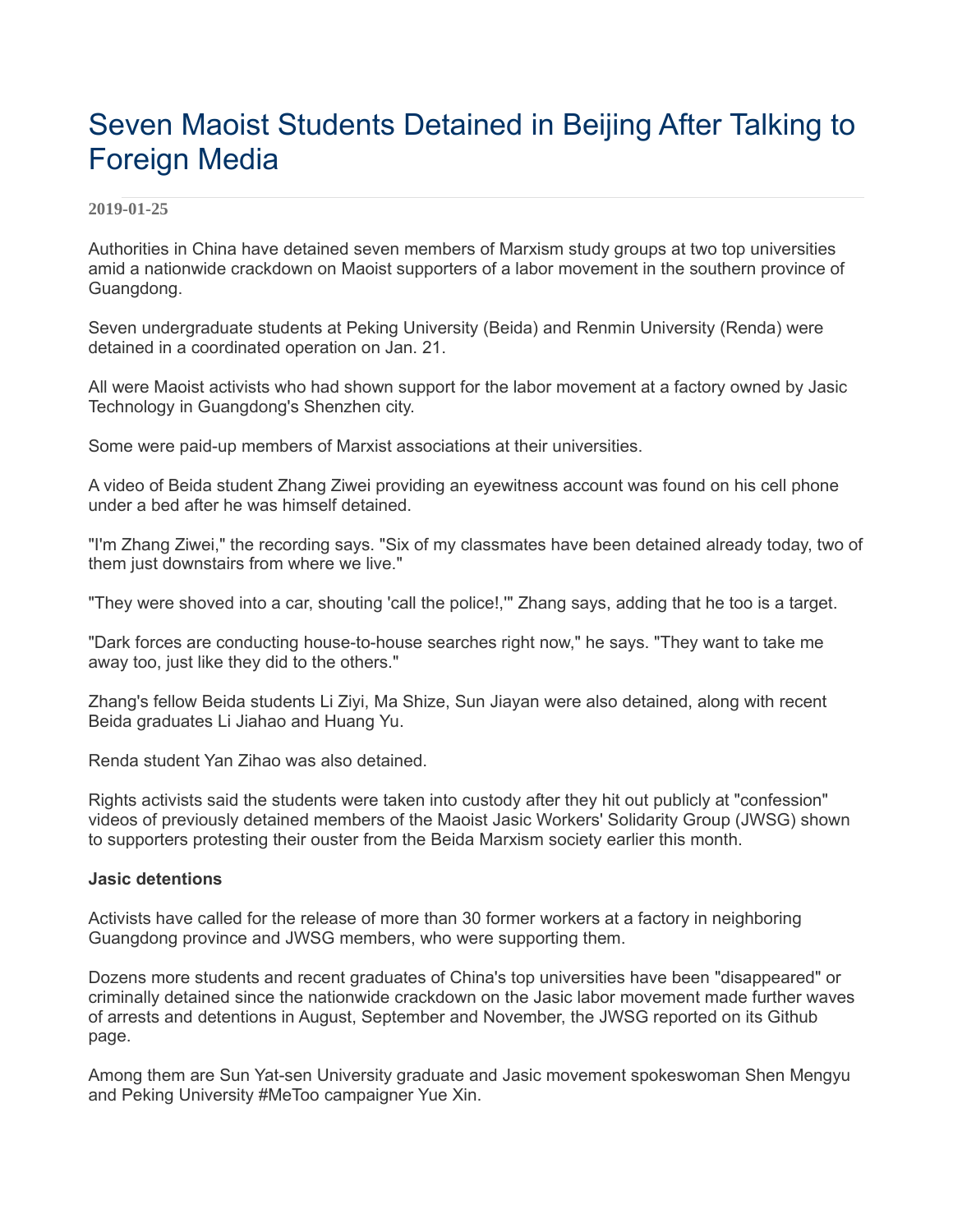Yue, Shen, Zheng Yongming and Gu Jiayue "confessed" in the videos to trying to "overthrow" the ruling Chinese Communist Party by working with foreign media organizations to spread "false information."

Yue also criticized her attempts, inspired by the global #MeToo movement, to force Beida to reveal information about a decades-old rape case that led to a student suicide, saying she had been exploited by "foreign forces."

Gu and Zheng are in a form of detention known as "residential surveillance at a designated location," which enables them to be held incommunicado for up to six months with no access to lawyers.

### **Video 'confessions'**

From 2013-2018, China aired nearly 50 video "confessions," which rights groups say are always made under duress, and likely indicate physical or mental torture.

Chen Chuangchuang of the U.S. Independent Federation of Chinese Students and Scholars, who has been following the Jasic crackdown closely, said the students had reacted in anger at being shown the videos.

"When they had watched those videos, they uploaded them to the internet and then they gave a string of interviews to the foreign media about them," Chen told RFA. "They said they wouldn't back down."

"Shortly after that, those same students were detained," he said.

The JSWG said on its Github page that the appearance of two students—Gu Jiayue and Shen Mengyu—in particular gave cause for concern.

"The most striking part of these videos are the images of Gu Jiayue and Shen Mengyu, who are pale, with dark circles under their eyes," the group said in a Jan. 17 statement. "Their eyes are dull and their speech unclear."

"When they make their confession statement, they sound as if they are reading from a script," it said. "They pause often and blink a lot, as if they can't remember what they were going to say next; as if they had to try hard to remember."

It said the police attempt to blame external forces was an attempt to avoid conflict in Chinese society.

## *Reported by Wang Yun for RFA's Mandarin Service. Translated and edited by Luisetta Mudie.*